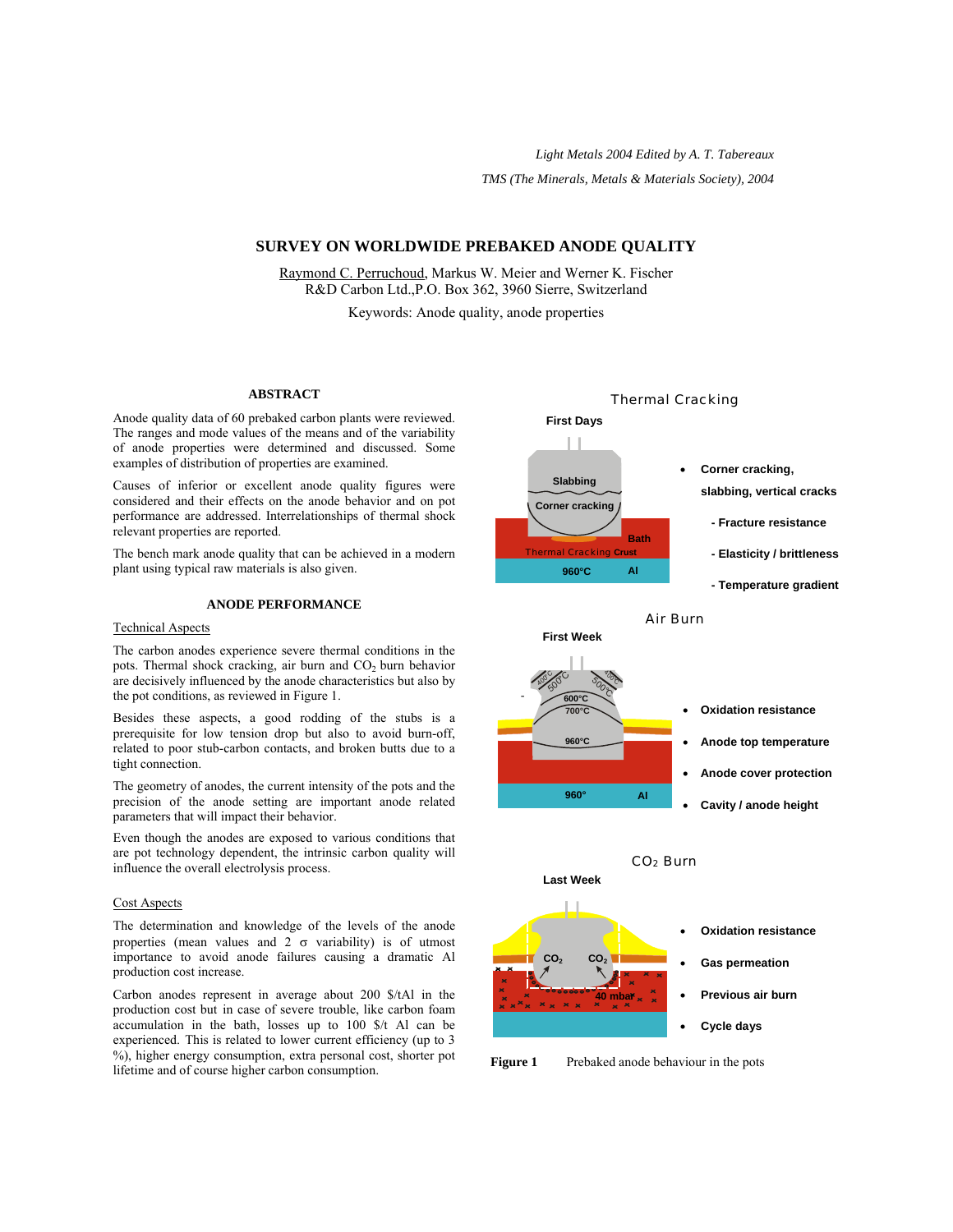

Table 1 Effects of anode properties on the electrolysis process

## **ANODE PROPERTIES**

### Relevance for the Electrolysis

Qualitatively the Table 1 below summarizes the relevance of the anode properties on the electrolysis parameters, from the energy consumption to the metal quality; more quantitative information on the thermal cracking (1) and on the carbon consumption (2, 3) are given elsewhere.

#### Prebaked Anode Testing

Routine quality control of carbon materials is today performed by most of the smelters. Equipment adapted to the testing of anode cores (diameter 50 mm) are available and the corresponding methods have been standardized for instance by the ISO TC 47 sub-committee 7 (4).

For carbon anodes, there are 11 standards (see Table 2) available, including one on the sampling (ISO 8007). A description of the measuring principles is given in (5).

The sampling rate is normally around 0.5 to 1.0 %. The cores are taken by a drilling machine mounted on the conveyor system that delivers the anodes to the rodding plant.

For a typical mid-size smelter, a  $120m^2$  laboratory with separate areas for sample preparation, reactivity furnaces and XRF spectrometer is appropriate. Two persons are sufficient to run the operations during the day shift. This anode laboratory is of course integrated to the coke, pitch, cathode quality testing and possibly to the other metal testing facilities for metal, alumina, bath materials.

# **WORLDWIDE ANODE QUALITY**

### Prebaked Carbon Plants

There are about 100 prebaked anode plants in the world including the 20 most significant smelters that we registered in China.

Basic information on the carbon plants features were collected and reported by K. Hulse (6) in 2000. A total of 60 carbon plants anode quality data covering the last decade period were compiled in this study including those previously evaluated by M. Meier (1).

Of course there are significant improvements made in paste plant and baking technology that positively influenced the anode quality development. But due to raw material quality deterioration the overall levels of anode properties have remained quite unchanged over the last decade.

#### Overview of Anode Properties

The results of the anode properties from the 60 carbon plants are summarized in Table 2.

The worldwide ranges of the mean and  $2\sigma$  values are first given. The mode values obtained from analysis and interpretation of the frequency distribution are also shown. This gives additional information on the most frequent level of each property. The modes (i.e. the most likely values) are better indicators than the average values for properties that do not show a classical bell shape (Gauss) distribution, as it is the case for the sp. el. resistance data shown in the Figure 2.

Finally the bench mark values are listed. We considered for this purpose, values that can be achieved in a modern plant using typical raw materials and not the best one available. For instance for the coke we considered a typical US Gulf coast blend coke that anyhow represents practically half of the coke supply of the prebaked anode smelters examined here. For butts a 25 % recycling ratio was considered.

These bench mark values give interesting targets to be reached for any plant using typical raw materials. For some properties, like the means of flexural and compressive strength, we must keep in mind that they are not necessarily relevant for the thermal shock resistance of anodes. The real target is rather high Weibull modulus (7) obtained mainly with low  $2\sigma$  of the flexural strength. This aspect will be re-discussed later.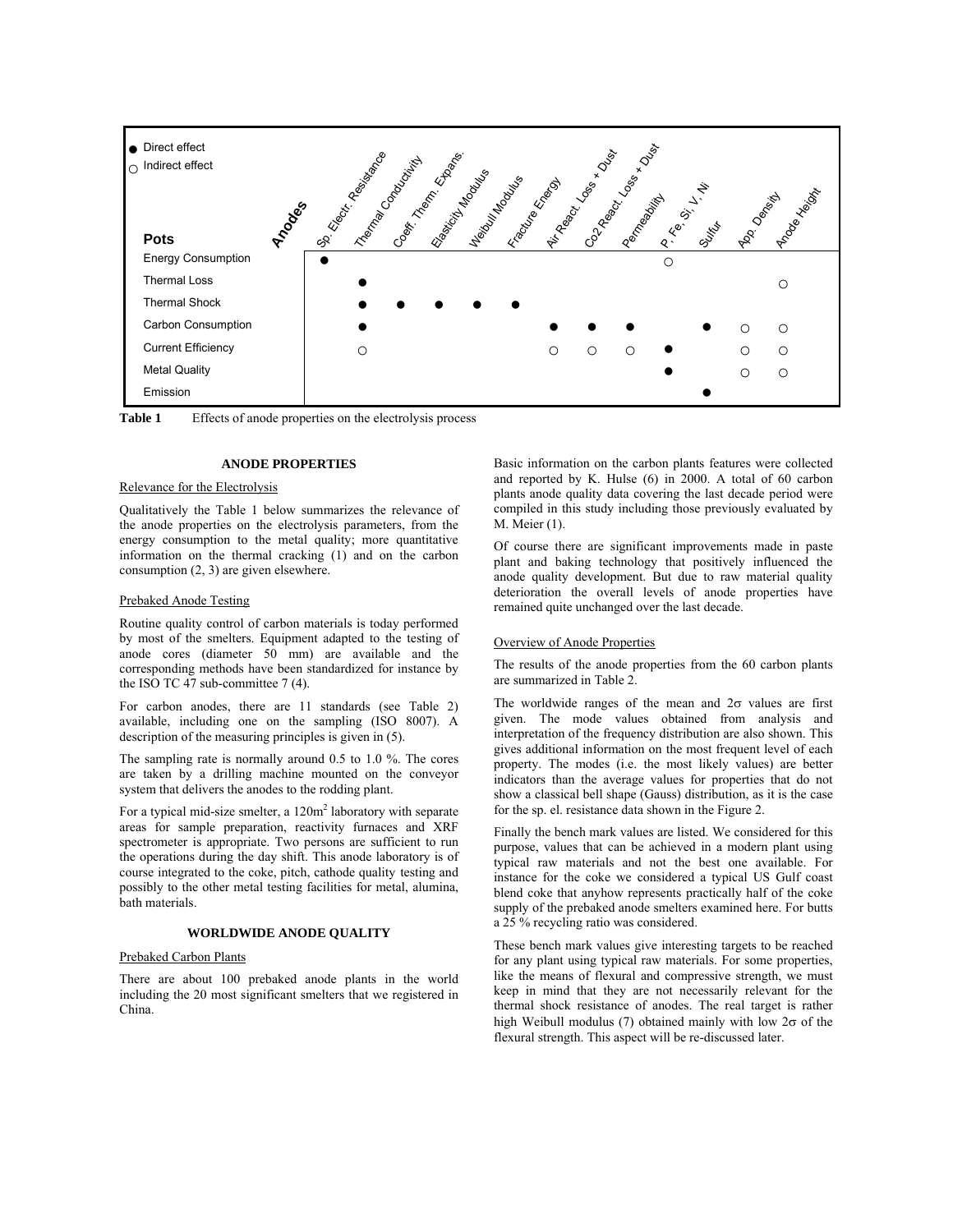| Property                         |             | Unit                      | <b>Standard</b>  | <b>Worldwide Range</b> |                 | <b>Worldwide Mode</b> |                | <b>Bench Mark</b> |                 |
|----------------------------------|-------------|---------------------------|------------------|------------------------|-----------------|-----------------------|----------------|-------------------|-----------------|
|                                  |             |                           |                  | Mean                   | 2σ              | Mean                  | $2\sigma$      | Mean              | $2\sigma$       |
| <b>Apparent density</b>          |             | kg/dm <sup>3</sup>        | ISO 12985-1      | $1.50 - 1.62$          | $0.015 - 0.060$ | 1.57                  | 0.03           | 1.60              | 0.015           |
| Sp. electr. resistance           |             | μ $Ωm$                    | ISO 11713        | $51 - 74$              | $2 - 20$        | 56                    | 5              | 53                | $\overline{2}$  |
| <b>Flexural strength</b>         |             | <b>MPa</b>                | ISO 12986-1      | $4 - 14$               | $2 - 7$         | 11                    | 4              | 13                | $\overline{2}$  |
| <b>Compressive strength</b>      |             | <b>MPa</b>                | ISO 18515        | $30 - 65$              | $8 - 20$        | 51                    | 12             | 52                | 10 <sup>1</sup> |
| <b>Static elasticity modulus</b> |             | GPa                       | RDC-144*         | $3.0 - 6.5$            | $1 - 2$         | 5.1                   | 1.2            | 5.2               | 1.0             |
| <b>Thermal expansion</b>         |             | $10^{-6}$ K <sup>-1</sup> | RDC-158*         | $3.6 - 4.6$            | $0.2 - 0.6$     | 4.1                   | 0.4            | 4.2               | 0.3             |
| Fracture energy                  |             | J/m <sup>2</sup>          | RDC-184*         | $100 - 260$            | $40 - 80$       | 210                   | 70             | 240               | 60              |
| <b>Weibull modulus</b>           |             |                           |                  | $2 - 12$               |                 | 8                     |                | 12                |                 |
| <b>Thermal conductivity</b>      |             | W/mK                      | <b>ISO 12987</b> | $3 - 5$                | $0.4 - 2.0$     | 3.8                   | 0.8            | 4.2               | 0.5             |
| Xylene density                   |             | kg/dm <sup>3</sup>        | <b>ISO 9088</b>  | $2.05 - 2.10$          | $0.012 - 0.040$ | 2.075                 | 0.022          | 2.085             | 0.014           |
| <b>Air Permeability</b>          |             | nPm                       | ISO 15906        | $0.3 - 4.0$            | $0.3 - 8$       | 1.0                   | 1.4            | 0.5               | 0.3             |
| <b>CO2 Reactivity</b>            | Residue     | %                         | ISO 12988-1      | $75 - 96$              | $1 - 20$        | 92                    | $\overline{4}$ | 94                | $\overline{2}$  |
|                                  | Dust        | %                         |                  | $0 - 10$               | $0 - 10$        | $\overline{2}$        | 3              | 1                 | $\mathbf{1}$    |
|                                  | <b>Loss</b> | %                         |                  | $4 - 15$               | $2 - 8$         | 6                     | 4              | 5                 | 1               |
| <b>Air Reactivity</b>            | Residue     | %                         | ISO 12989-1      | $55 - 95$              | $4 - 18$        | 68                    | 12             | 80                | 10              |
|                                  | <b>Dust</b> | %                         |                  | $1 - 12$               | $1 - 12$        | 6                     | 5              | 3                 | 4               |
|                                  | Loss        | %                         |                  | $4 - 35$               | $4 - 15$        | 26                    | 9              | 15                | 6               |
| Sulfur                           |             | %                         | ISO 12980        | $0.8 - 3.0$            | $0.1 - 0.6$     | 2.2                   | 0.3            | 2.2               | 0.1             |
| Vanadium                         |             | ppm                       | ISO 12980        | $30 - 350$             | $5 - 60$        | 220                   | 20             | 200               | 10              |
| <b>Nickel</b>                    |             | ppm                       | <b>ISO 12980</b> | $70 - 220$             | $5 - 20$        | 130                   | 10             | 130               | 10              |
| Sodium                           |             | ppm                       | <b>ISO 12980</b> | $100 - 1000$           | $50 - 800$      | 250                   | 200            | 150               | 100             |
| <b>Iron</b>                      |             | ppm                       | <b>ISO 12980</b> | $100 - 800$            | $50 - 1000$     | 400                   | 200            | 300               | 150             |
| <b>Silicon</b>                   |             | ppm                       | ISO 12980        | $50 - 300$             | $50 - 300$      | 150                   | 150            | 100               | 100             |
| <b>Phosphorus</b>                |             | ppm                       | <b>ISO 12980</b> | $1 - 30$               | $1 - 10$        | 5                     | $\overline{2}$ | $\overline{2}$    | $\mathbf{1}$    |

**Table 2** Worldwide prebaked anode characteristics

In any case bench mark properties (mean and  $2\sigma$ ) can be obtained in plants having, among other things

- efficient butts cleaning
- powerful heating (dry aggregate/ paste) system<br>appropriate paste mixing and cooling units
- appropriate paste mixing and cooling units
- good forming machines
- modern baking furnaces

For each step of the manufacturing chain a design that guarantees a natural consistency together with an on-line process control are the pre-requisite for obtaining bench mark anode quality.

# Distribution of some Key Properties

In Figure 2 six key properties distributions are shown and interpreted below.

\* R&D Carbon Ltd. Equipment number

The baked apparent density reached a level above 1.60 kg/dm<sup>3</sup> in 8 plants that all processed dense cokes with high percentage of recycled butts and all used powerful kneaders and forming machines (press or vibrator).

The lowest density levels were noticed for plants with poor mixing ability (mainly batch mixers) with too low mixing temperature, as no paste cooler was available.

High sp. electrical resistance (SER) level above 62  $\mu\Omega$ m was associated with too high forming temperature levels (no cooler) and, probably, with poor heat-up rate temperature control during baking. Both conditions are known to lead to crack formations within the carbon block. The fact that a high SER value is associated with a low flexural strength level confirms this explanation.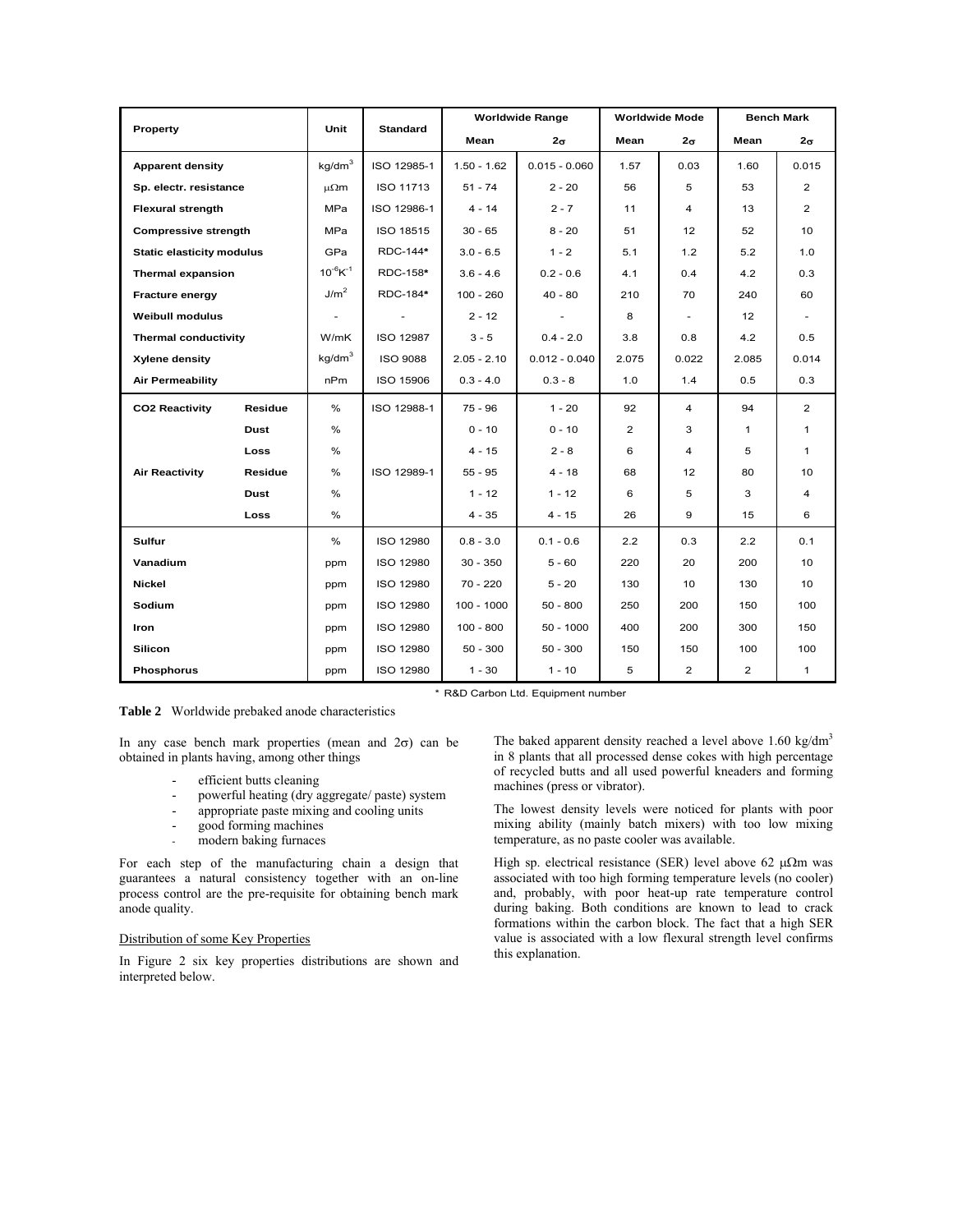

**Figure 2** Frequency distribution of key anode properties: mean values of 60 anode plants

Concerning the baking conditions it is interesting to observe that the heat-treatment of anodes varies quite significantly as the xylene density of anodes ranges by more than  $0.05 \text{ kg/dm}^3$ . Even though there is a bias due to the coke xylene density scatter, we do believe that more than half of the xylene density range is related to the final baking temperature differences. We can estimate that the range of the average baking temperature is higher than 150°C.

The butts cleaning process is appropriately mastered by about half of the plants where carbon anodes show a content of sodium below 300 ppm. At a rate of 25 % of butts recycling this means that the sodium content in the crushed recycled butts was below 1000 ppm. However the bench mark is as low as 300 ppm (8) of sodium in the crushed butts resulting in less than 100 ppm sodium contamination level in the anodes.

Sodium, vanadium and sulfur content (9) together with the baking degree are the main parameters that influence the reactivity figures. The  $CO<sub>2</sub>$  reactivity residue is above 90 % for practically half of the plants but another half ranges in the eighty percent. Poorer values are systematically encountered for plants with poor butts cleaning and poor baking operations using low sulfur sodium sensitive cokes.

For the air reactivity, poor values in the fifty percent are related to the same problems but for plants using high V cokes. For cokes with 300 ppm V content the best plants nevertheless achieve values in the mid-seventies, while with typical Gulf coast, coke values in the eighties are still possible. The best levels are systematically found in plants using low vanadium coke having good butts cleaning and appropriate baking conditions (10).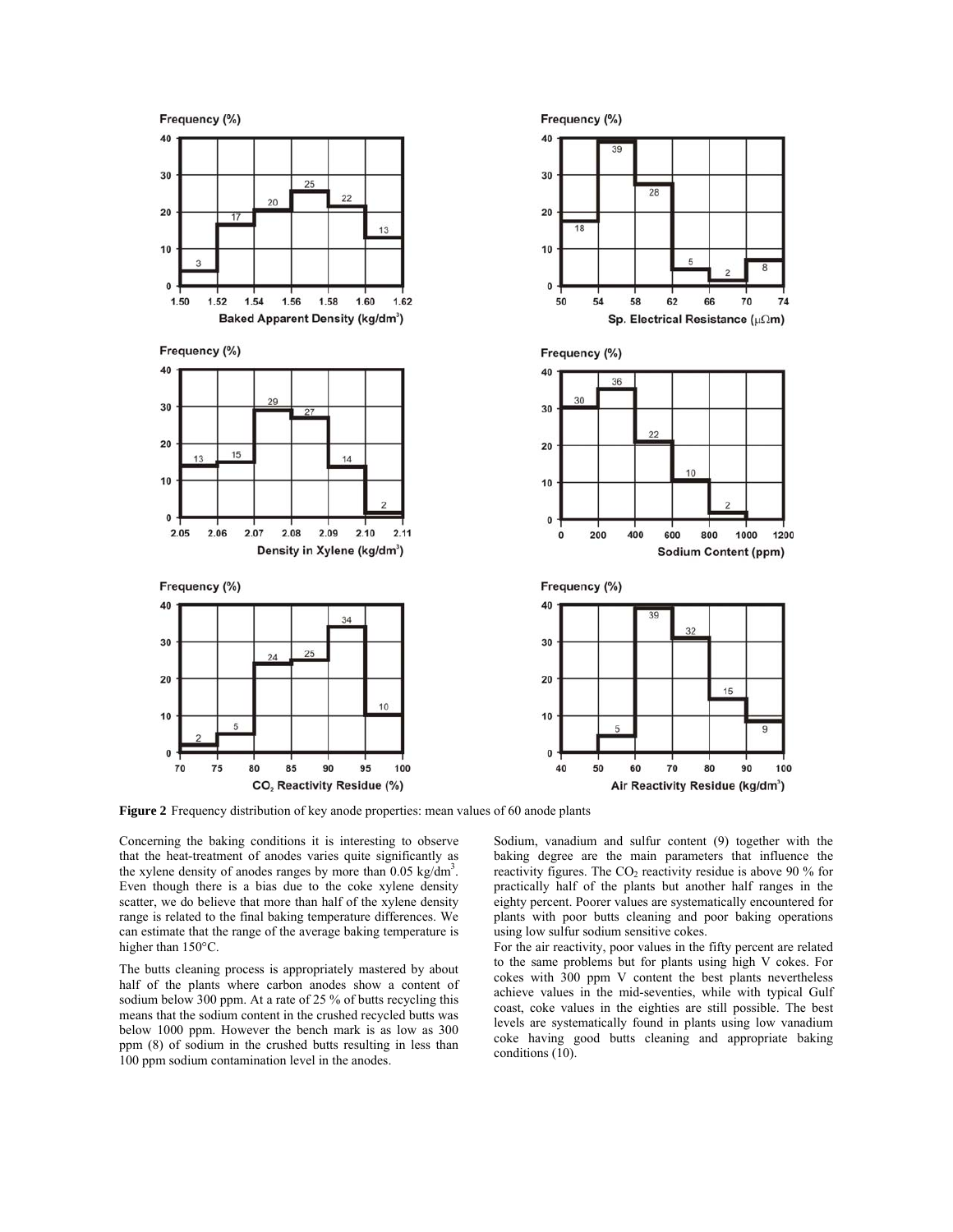# Consistency of Properties

The consistency figures of the anodes produced in the 60 plants are quite different, as shown in Table 2 under the  $2\sigma$  range column. Their distribution can be plotted as simple frequency histogram of the  $2\sigma$ , like for the flexural strength or xylene density in Figure 3, when the variability is not basically dependent on the level of the property. One fifth of the plants only have a satisfactory control of the variability of the anode flexural strength below 3 MPa. In about 20 % of the plants, the scatter of this property was two to three times higher due to the presence of horizontal cracks. In this case slabbing of anodes in the pots was reported as a major cause of ahead of schedule anode changes.

For the xylene density half of the plants produce anodes with 2 $\sigma$  between 0.015 and 0.025 kg/dm<sup>3</sup> but for more than 20 % of them the scatter of xylene density exceeds  $0.03 \text{ kg/dm}^3$ , which impacts negatively the dusting propensity of anodes in the pots related to under-baked anodes (11).

The variability of some anode properties is not independent of their levels. In this case it is more appropriate to consider the  $2\sigma$ values as a function of the mean values, as shown for the air permeability and the  $CO<sub>2</sub>$  reactivity residue in Figure 3.

The quality of the control of the plant operations has an impact on given properties. Best and worst plant control can be estima-

ted from this type of graphs. The typical relationship observed for the majority of plants can be also determined as shown by the mode straight-line in Figure 3. For instance, for the  $CO<sub>2</sub>$ reactivity residue a 2σ of 10 % should be at least reached for a mean level of 80%. This can be expressed mathematically by the following relationship:

$$
2\sigma \leq \frac{100 - RR \text{ mean}}{2}
$$

A bench mark consistency, given by the straight line labeled as "best plant", would be twice as low. This type of additional information on the consistency allows assessing any needs of process control improvements for a given plant.

# Relationships of Properties

It is beyond the scope of this paper to address multiple regression analysis of key anode properties that will allow identifying for any plant the sources of a given inferior anode quality.

Nevertheless there are simple relationships that are worthwhile to be mentioned, like the one we found between the compressive strength (CS) and the elasticity modulus (Figure 4a). An increase of the compressive strength, by higher pitching or better mixing or forming intensity, leads automatically to higher anode inelasticity and therefore to higher stored energy in the carbon body when the block is immersed in the bath.



**Figure 3** Consistency of some anode properties:  $2 \sigma$  distributions and  $2 \sigma$  vs. means